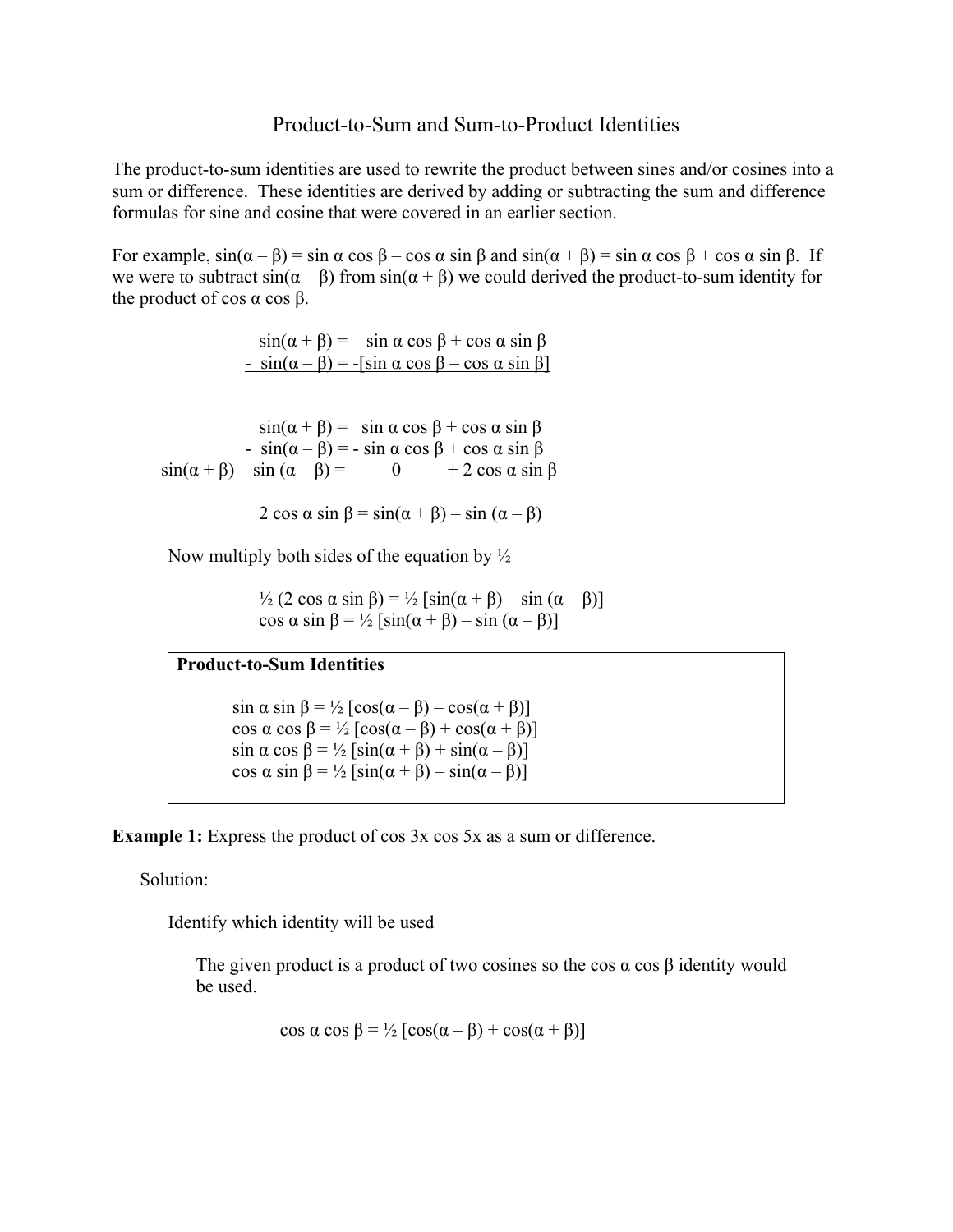#### **Example 1 (Continued):**

Apply the product-to-sum identity for cos  $\alpha$  cos  $\beta$ 

 $\alpha$  = 3x and  $\beta$  = 5x cos  $\alpha$  cos  $\beta = \frac{1}{2} [\cos(\alpha - \beta) + \cos(\alpha + \beta)]$ cos  $3x \cos 5x = \frac{1}{2} [\cos(3x - 5x) + \cos(3x + 5x)]$ cos  $3x \cos 5x = \frac{1}{2} [\cos(-2x) + \cos(8x)]$ 

Apply the even/odd identity for cos (-x)

 $cos(-x) = cos x$ cos 3x cos 5x = ½ [cos 2x + cos 8x]

The purpose of the sum-to-product identities is the reverse of the product-to-sum identities. These identities are used to rewrite the sum or difference of sines and/or cosines in a product. If you wanted to verify the identity, we would use the product-to-sum identities.

**Sum-to-Product Identities**  $\sin \alpha + \sin \beta = 2 \sin \beta$ 2  $\frac{\alpha+\beta}{2}$  cos 2  $\frac{\alpha-\beta}{\gamma}$  $\sin \alpha - \sin \beta = 2 \sin \beta$ 2  $\frac{\alpha-\beta}{2}$  cos 2  $\frac{\alpha+\beta}{\alpha}$ cos  $\alpha$  + cos  $\beta$  = 2 cos 2  $\frac{\alpha+\beta}{\alpha}$  cos 2  $\alpha - \beta$ cos  $\alpha$  – cos  $\beta$  = –2 sin 2  $\frac{\alpha+\beta}{2}$  sin 2  $\alpha - \beta$ 

**Example 2:** Express the difference of sin  $2x - \sin x$  as a product.

Solution:

Identify which identity will be used

The given difference is the difference between two sines so the sin  $\alpha$  – sin  $\beta$  identity would be used.

$$
\sin \alpha - \sin \beta = 2 \sin \frac{\alpha - \beta}{2} \cos \frac{\alpha + \beta}{2}
$$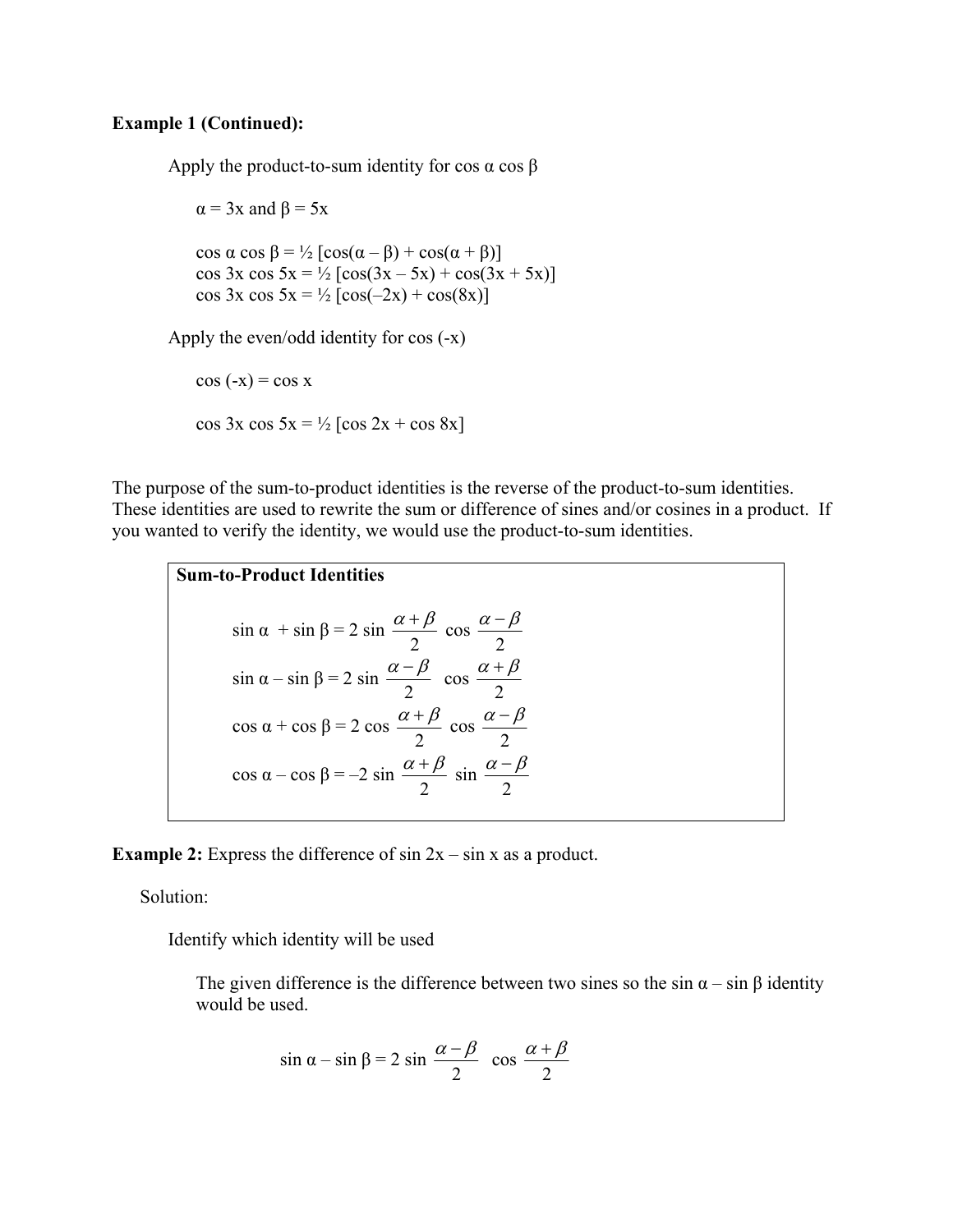## **Example 2 (Continued):**

Apply the sum-to-product identity for sin  $\alpha$  – sin  $\beta$ 

$$
\alpha = 2x \text{ and } \beta = x
$$
  
\n
$$
\sin \alpha - \sin \beta = 2 \sin \frac{\alpha - \beta}{2} \cos \frac{\alpha + \beta}{2}
$$
  
\n
$$
\sin 2x - \sin x = 2 \sin \frac{2x - x}{2} \cos \frac{2x + x}{2}
$$
  
\n
$$
\sin 2x - \sin x = 2 \sin \frac{x}{2} \cos \frac{3x}{2}
$$

**Example 3:** Verify the following identity.

$$
\frac{\sin 4x + \sin 6x}{\sin 4x - \sin 6x} = -\tan 5x \cot x
$$

Solution:

Apply the sum-to-product identity for sin  $\alpha$  + sin  $\beta$  to the numerator

$$
\alpha = 4x \text{ and } \beta = 6x
$$
  
\n
$$
\sin \alpha + \sin \beta = 2 \sin \frac{\alpha + \beta}{2} \cos \frac{\alpha - \beta}{2}
$$
  
\n
$$
\sin 4x + \sin 6x = 2 \sin \frac{4x + 6x}{2} \cos \frac{4x - 6x}{2}
$$
  
\n
$$
\cos 4x + \sin 6x = 2 \sin 5x \cos (-x)
$$
  
\n
$$
\cos (-x) = \cos x
$$
  
\n
$$
\sin 4x + \sin 6x = 2 \sin 5x \cos x
$$